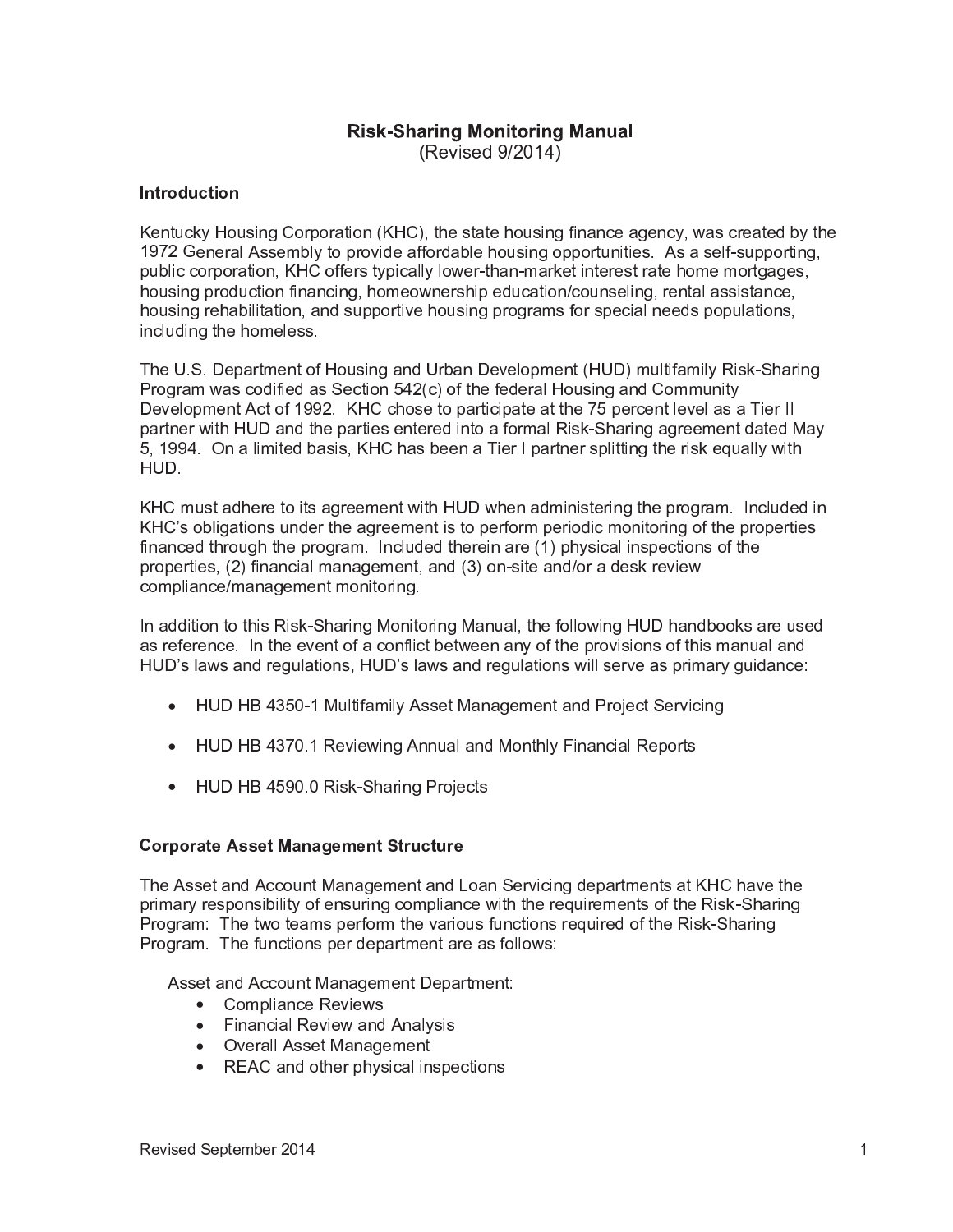Loan Servicing - (Multifamily Division):

- Loan Servicing Functions:
- Owner / Management Certifications
- Replacement Reserves
- Real Estate Assessment Center (REAC) Coordination

## **Asset Compliance Reviews**

The Asset Compliance staff performs the on-site compliance reviews of the Risk-Sharing projects. With the exception of one of the projects, all Risk-Sharing projects have other sources of affordable housing financing allocated by the Corporation, i.e., Low Income Housing Tax Credit (Housing Credit), HOME. As a result, the Compliance staff conducts onsite monitoring reviews at least once every three years (often every one or two years due to the amount of HOME funds in the project) to review project files to ensure adherence to the programmatic rent and income restrictions. Also, the physical condition of the project is monitored to ensure adherence to Uniform Physical Condition Standards for Housing Credit projects and/or Housing Quality Standards for HOME projects.

In addition, the Asset Compliance staff will also conduct a management review of the project at least once every three years. Depending on the overall rating assigned to the project during the previous management review, KHC may conduct such reviews as often as annually.

# Loan Servicing

The Multi-family Loan Servicing staff is responsible for the loan servicing function of multifamily projects for the Corporation. In regard to Risk-Sharing projects, this includes, but is not limited to:

- Processing of monthly debt service payments.
- Processing of monthly reserve for replacement.
- Ensuring receipt of owners/managers certifications.
- Ensuring receipt of Affirmative Fair Housing Marketing Plans.
- Ensuring REAC inspections are conducted within required time frames.
- Ensuring annual financial statements (AFS) will be submitted/reviewed within required time frames.
- Ensuring receipt of required monthly quarterly reports for new and/or projects deemed "troubled."
- Submitting required semiannual reports to HUD.

#### Delinguencies and Defaults

Monthly debt service payments, including escrows for taxes, insurance, and reserve for replacement, are due to KHC the 1<sup>st</sup> of each month. Payments that are not received by the 16<sup>th</sup> of each month are considered delinguent and late charges will accrue. The full payment is due by the  $16<sup>th</sup>$ ; if a partial payment is made, the loan will still be considered delinquent.

If payment is not received by the 16<sup>th</sup>, KHC will contact the owner and/or management company either by telephone, e-mail, or written correspondence informing them of the status of the delinguency. Loans that are delinguent as of the 16<sup>th</sup> of the month will also be reported in HUD's Multifamily Delinguency and Default Reporting (MDDR) System.

Revised September 2014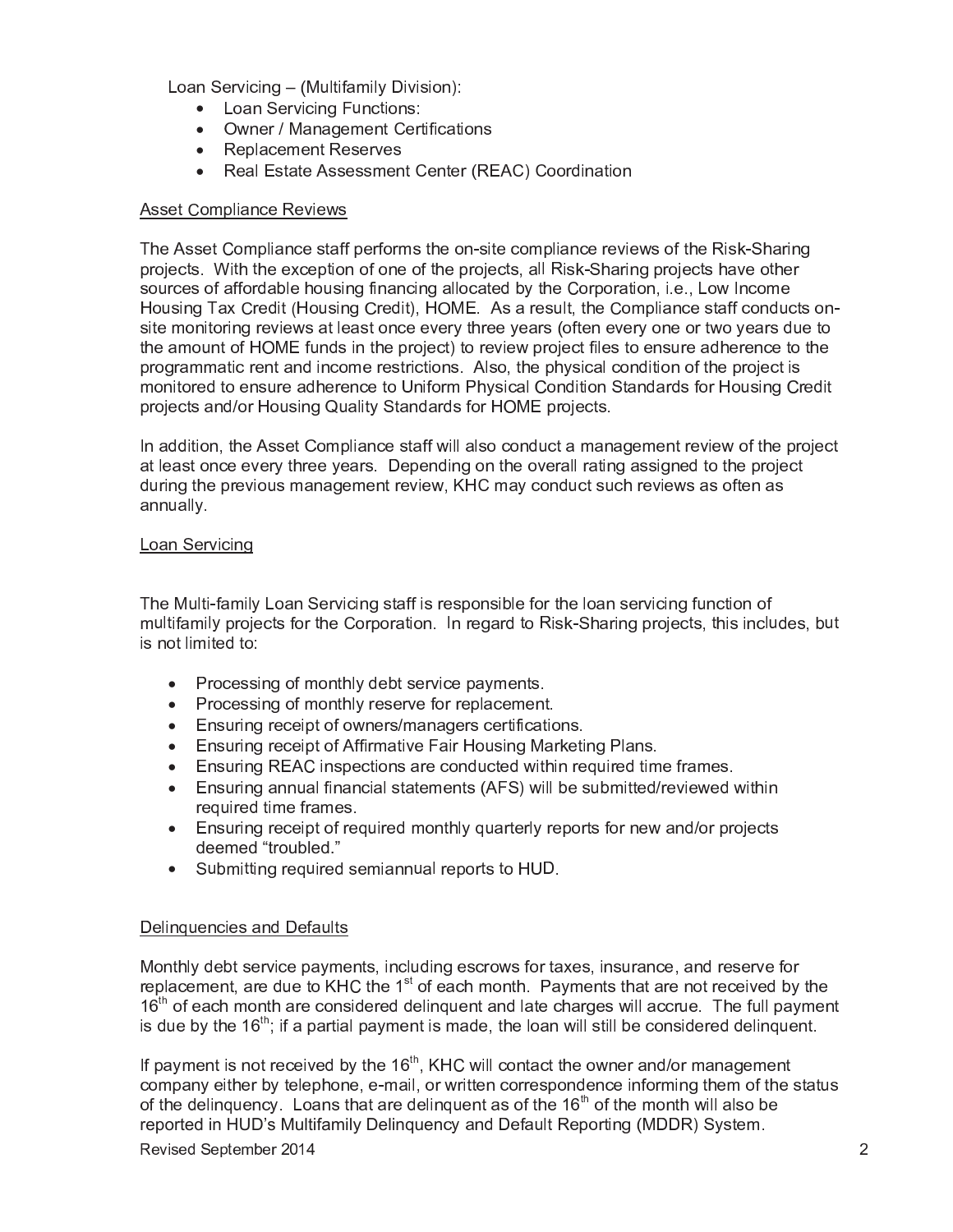Upon receipt of subsequent payments, KHC will update the MDDR System accordingly. KHC may waive any accrued late charges if extenuating circumstances prevented the payment of the loan on time. Such waivers are at the discretion of KHC.

KHC will adhere to all requirements of HUD's MDDR System and the Risk-Sharing Program so as to not jeopardize the insurance on a property. KHC will commence with the filing of a claim to HUD and foreclosure proceedings on any loan that remains delinguent 65-75 days from the default date. As outlined in the MDDR System procedures, KHC may request HUD approval to extend this 75-day period if extenuating circumstances warrant such a request. KHC will make the determination if such an extension should be requested.

KHC will adhere to quidance provided in Chapter 10 of HUD Handbook 4590.01 when working with Risk-Sharing loans in default.

# **Financial Monitoring**

## **Quarterly Reporting Requirements**

Commencing with the issuance of the Certificate of Occupancy (or no later than the date of the permanent loan closing), Risk-Sharing projects will be required to submit quarterly reports. Such reports will be submitted to the Asset Management-Multifamily Loan Servicing staff. Required documents will include, but not be limited to:

- Occupancy reports.
- Monthly financial statements including balance sheet or changes in net assets, income statements indicating Quarter-to-Date and Year-to-Date totals and statements of cash flow.
- Or other suitable documentation as determined by KHC.

Quarterly reports must be submitted by the 20th of each month following a quarter end. Reports must be submitted, at a minimum, until the project achieves an 85 percent occupancy rate and retains such occupancy for three consecutive months. KHC reserves the right to extend the reporting reguirement as deemed necessary.

In addition, a Risk-Sharing project may be required to begin submitting Quarterly reports if KHC deems the project troubled. If a project is deemed troubled, it will be placed on a corporate watch list for more regular periodic reviews. In making such a decision, KHC will consider such factors as (list is not all inclusive):

- Occupancy
- Cash flow
- Compliance violations
- Annual audit findings (as noted in the annual audited financial statements)
- Incidents of delinguent payments of debt service and/or Reserve for Replacement and/or requests for forbearance of such payments
- Change in property management
- Low REAC scores (or any other property standards required of such project)

Additional information regarding the watch list can be found in KHC's Watch List Procedures.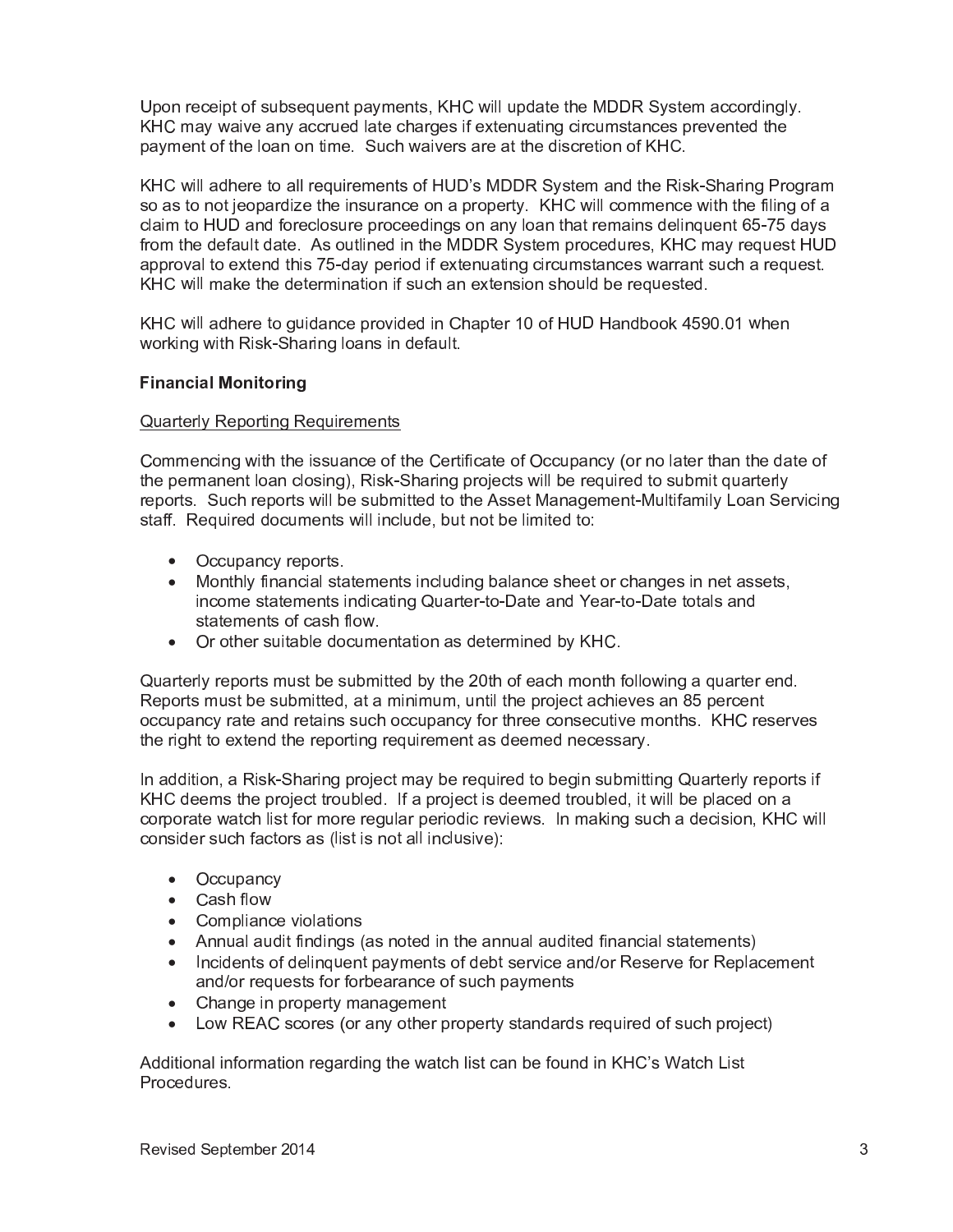#### Annual Audited Financial Statements (AFS

Owners must submit AFS for Risk-Sharing projects within 90 days of the end of their fiscal year. Audit requirements are outlined in KHC's Annual Financial Statement and Compilation Requirements document. As noted in the Regulatory Agreement between KHC and th owner, the AFS are due within 30 days of the end of the fiscal year; however, the HUI Consolidated Audit Guide (7/2008) states on pages 3-4 that l Reportin Standards supersede these requirements and allow project owners 90 days

Owners should submit their AFS to KHC's Asset Management-Multifamily Servicing staff. E mailed electronic copies are preferred. Upon receipt, the audit will be date stamped (pape copies) and forwarded onto the appropriate staff member assigned to conduct the review. Staff will review the AFS using KHC's Loan Project Performance Evaluation Criteria and th analysis form developed by KHC's Asset Management-Multifamily Loan Servicing staff HUD Handbook 4370.1 will also be used as a guide

KHC staff will conduct a preliminary review of the audit within 30 days of receipt. During the initial review, staff will note any obvious shortcomings of the audit (such as a non-HUI audit) and any findings reported. Staff will immediately address obvious audit shortcomings

Within 60 days of the receipt of the audit, staff will conduct a full review of the audit o projects that received a ranking of "doubtful" on the prior year's AFS. In addition, if the AF reflect unresol <sup>|</sup> } } <sup>|</sup> } t findings, this 60-day time frame will be util ³ <sup>z</sup> wise projects tha received a ranking of "substandard" on the prior year's AFS will be reviewe within 90 days of receipt of the audit, "special mention" within 120 days, and "pass/watch o pass" within 150 days

If the review reveals that additional cl tion is needed from the project owner, the owne and/or management company will be contacted to reguest additional information and/o noting that the owner must implement needed changes to internal policies. If the review o the AFS reveals that policy changes are required, the Compliance staff will also follow up to ensure that such changes have been implemented during the next Risk-Sharin management review.

After each AFS has been reviewed, the staff member performing the review wil th project a preliminary financial ranking of "pass", "substandard", "special mention", "pass/watch" or "pass. The project will then be reviewed by KHC's watch list committee a its next meeting. The preliminar the AFS review will be supplemente with input from compliance and loan servicing. A final project ranking will be determined The committee meeting will also serve as the first discussion regarding possible actions/resolutions for "troubled" projects. After the committee meeting, the Asse Management staff will e-mail copies of the audit, review forms, and any applicable follow-u letters, to HUD for their review.

Risk-Sharing projects that are placed into service during the last quarter of their fiscal yea will not be required to complete an end-of-the-year audit for that particular year. Instead this "stub" period will be added to the AFS submitted for the subsequent fiscal year (e.g., th owner would submit financial statements covering up to 15 months). This procedure i known as deferment of the reporting period. A defermen t from a i tha the financial submission requirement is not ut the timing of the submission i deferred to a later date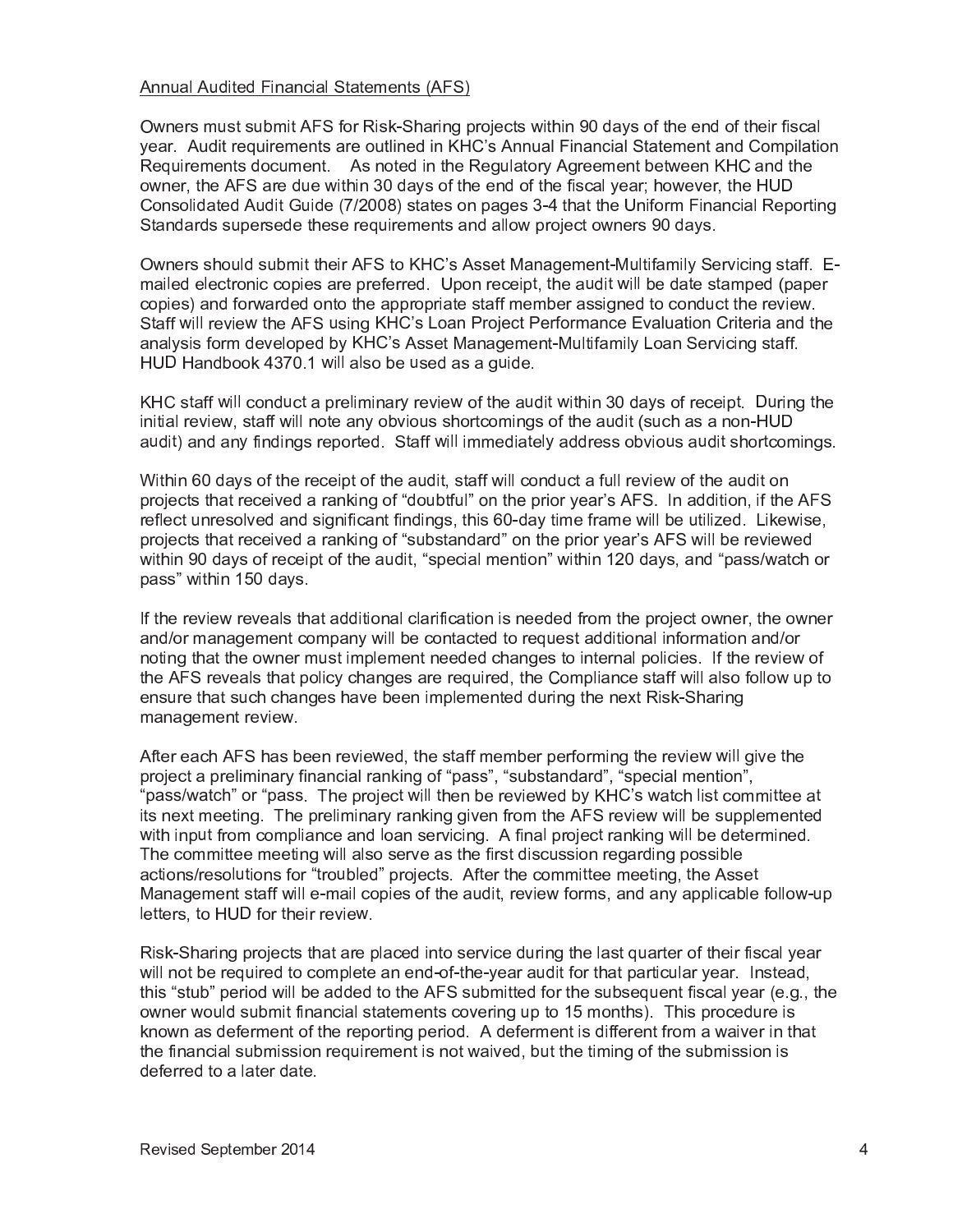#### **Annual Budget**

Projects are required to submit their budgets to KHC on an annual basis through the TDCS system as a part of their annual performance report submission. KHC reserves the right to request a more detailed budget.

#### **Annual Performance Report**

Property owners must submit to KHC by March 15<sup>th</sup> of each year an annual performance report certifying that the project remains in compliance with the rules, regulations, and laws set forth in the loan documents and/or the Land Use Restriction Agreement for the property.

#### **On-Site Management Review**

KHC's Asset Compliance staff will be primarily responsible for performing management reviews of the Risk-Sharing portfolio as set forth in the following instructions. On-site reviews will be conducted at least every three years and more frequently, if warranted. A review of tenant files and management practices will be completed during each on-site management review. Please note the following in regard to KHC's policies/procedures for management reviews.

- KHC will conduct a project's initial management review within one year from the issuance of the Certificate of Occupancy.
- KHC will ensure that ownership has been made fully aware of ongoing monitoring activities by issuing written communication to the owner entity with a copy going to the management company (if applicable) or any additional parties as identified by the ownership.
- KHC will utilize a portion of HUD Form 9834 as a guide when conducting such reviews. Specifically, KHC will add certain questions on the Summary Report (page 1) and Part II – On-Site Review to their form. It is understood that some of the questions in Part II only pertain to the Project-Based Program and are not applicable to Risk-Sharing projects.
- KHC will utilize quidance as provided by the Louisville HUD Office and HUD Handbook 4350.1 in assigning ratings in each of the following categories:
	- General Appearance and Security
	- o Follow Up and Monitoring of Physical Inspections
	- o Maintenance and Standard Operating Procedures
	- o Financial Management/Procurement
	- o Leasing and Occupancy
	- o Tenant/Management Relations
	- o General Management Practices
	- $\circ$  Overall Rating
- Most Risk-Sharing projects are combined with another source of affordable housing financing, i.e., Housing Credit, HOME, etc. As a result, these programs may necessitate that on-site physical reviews, as well as file reviews, be conducted at regular intervals, some as often as annually. This will not necessarily mean that a management review will be conducted as often.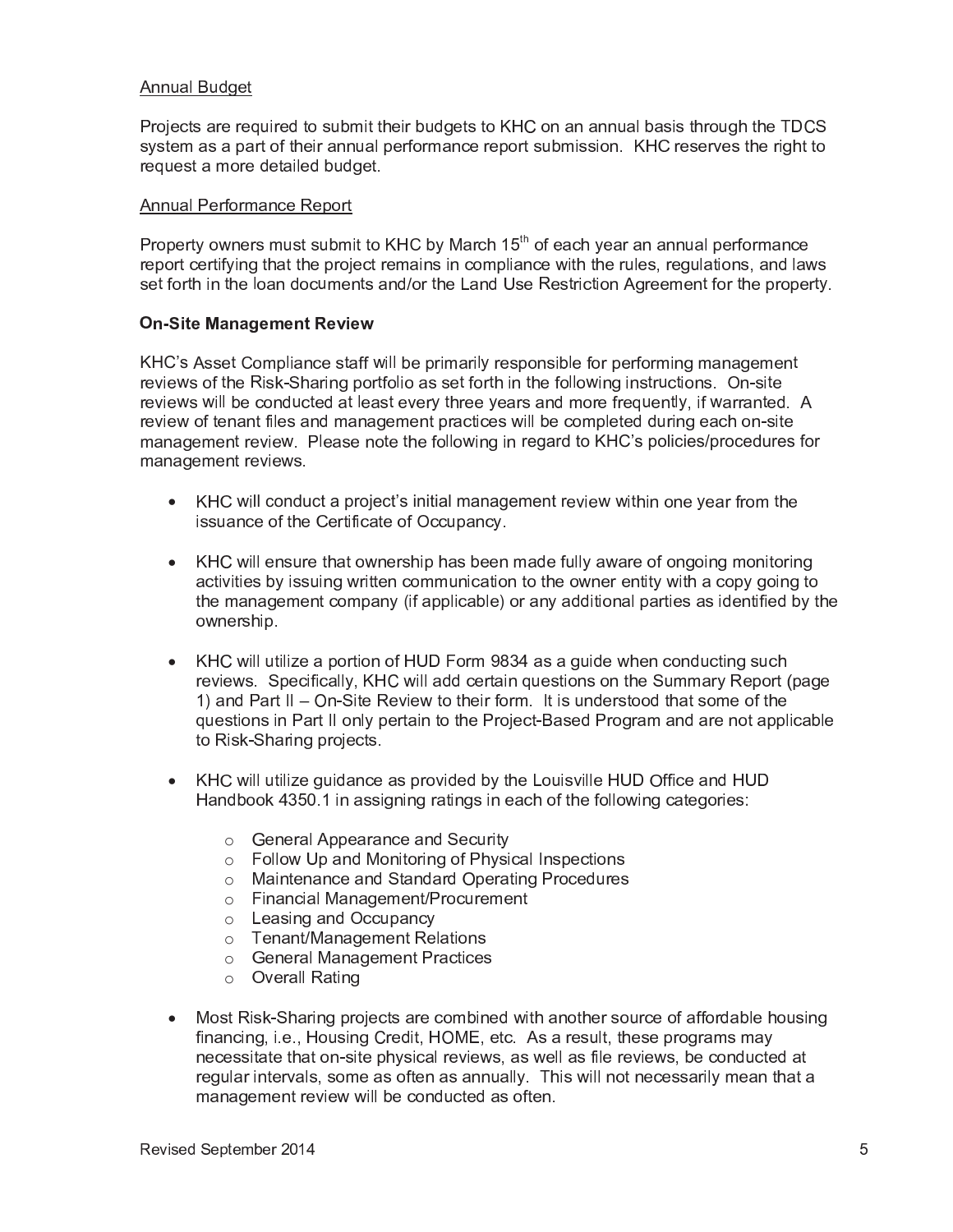- When assigning a rating to the various categories, KHC's considerations will include, but not be limited to:
	- $\circ$  Establishment by management of effective procedures necessary to carry out the requirements of the Risk-Sharing Program.
	- o Adherence to such established procedures.
	- o Incidence of occurrences of non-adherence and resulting outcomes of such non-adherence.
	- $\circ$  Willingness of management to revise/adopt procedures as identified necessary by KHC.
- If a project is deemed by KHC to have major adverse findings in a category, that category will receive a ranking of "unsatisfactory." One single instance may not result in such a ranking. The project must demonstrate a pattern of such instances of noncompliance. Examples of major adverse findings include, but are not limited  $\mathsf{to}$ :
	- $\circ$  Willful failure to maintain the property.
	- $\circ$  Unauthorized distributions.
	- $\circ$  Willful failure to pay monthly debt service/reserve for replacement payments.
	- o Implementation of unauthorized rent increases (if applicable).
	- $\circ$  Failure to certify/recertify tenants.
	- o Fraudulent certifications.
	- o Failure to comply with fair housing laws.
- Prior to finalizing the summary report for a particular Risk-Sharing project, KHC will review the summary reports completed on previous management reviews to ensure consistency in the assigned rankings.
- Overall rating To be assigned a specific overall rating, a project must have received a majority of such ratings in the seven individual categories. For example, for a project to receive an "excellent" rating, it must have been rated "excellent" in at least four of the seven individual categories.

If a review is completed so that none of the individual ratings result in a majority, i.e., three "excellent," three "good," and one "satisfactory," KHC will use its professional judgment in assigning the overall rating.

A review cannot receive an overall rating of "excellent" unless it has a REAC score of 90 or higher. Likewise, a score of 80-90 would be needed to receive a "good" rating and a 60-80 to receive a "satisfactory" rating. In addition to the above criteria, a review cannot receive an overall "excellent" rating if it has more than one minor finding, as defined by HUD. Likewise, a "good" rating cannot be given if the review notes more than three minor findings. In the event that a property owner can document that all findings have been corrected, KHC can consider changing the overall rating until the next scheduled REAC inspection. The property owner must request the exception from KHC in writing and include all supporting documentation.

"Satisfactory" and below ratings will be at the discretion of the reviewer based on the quantity and type of findings (major and minor).

An overall rating may not exceed the "satisfactory" rating if any of the seven individual categories received a rating of "unsatisfactory."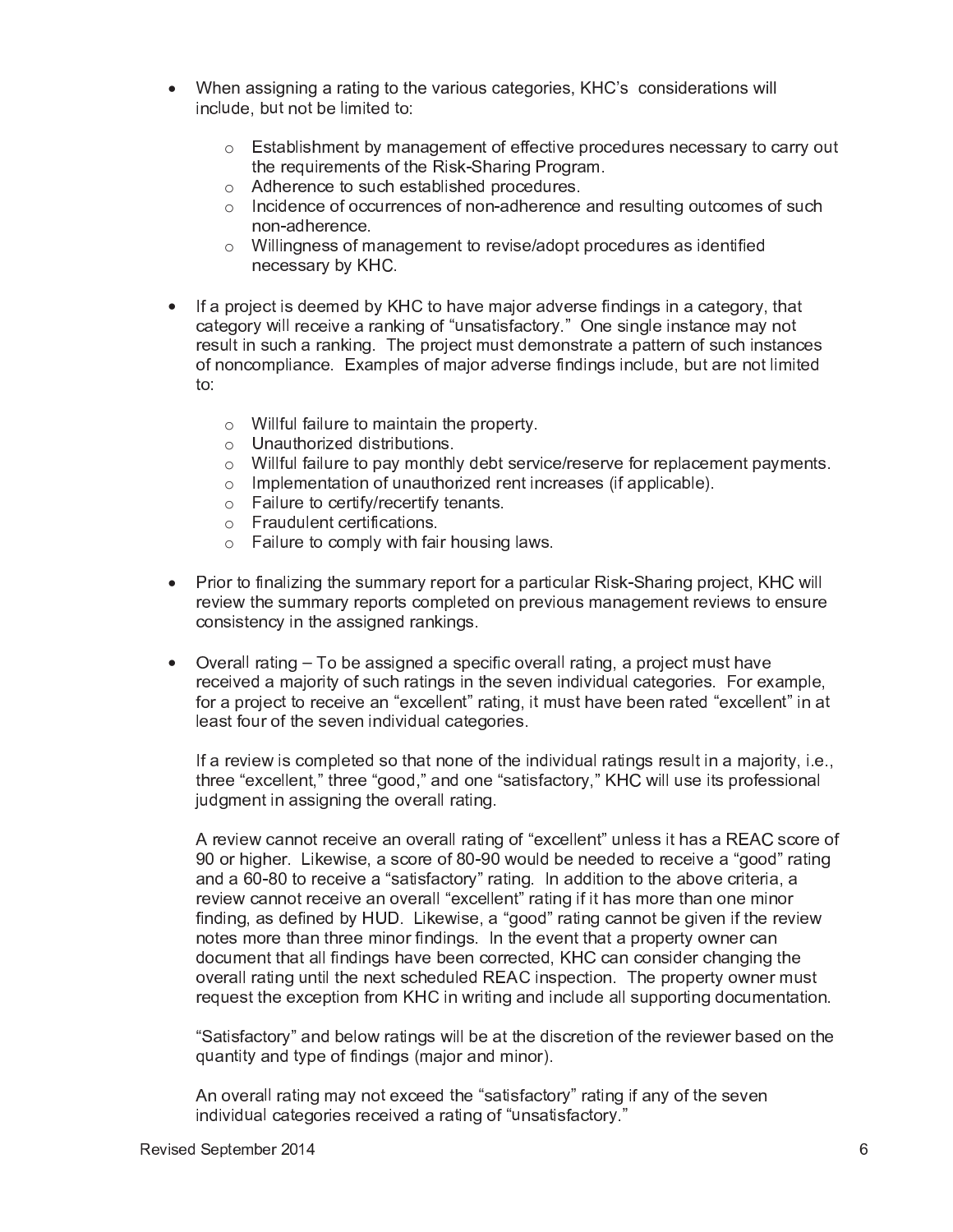- Based on the overall rating assigned, management reviews will be conducted as follows:
	- o Excellent or Good

o Satisfactory

○ Unsatisfactory

At least once every three years At least once every two years Annually

• Lastly, KHC will conduct management reviews on projects identified as "high risk," either by HUD or KHC, at any time, regardless of the date of the previous review. Likewise, KHC may conduct additional management reviews at any time during the term of the Risk-Sharing loan if a project is deemed "troubled." Projects deemed "troubled" are required to submit monthly reports to KHC (see monthly reporting requirement).

# **Annual Physical Inspections**

Risk-Sharing projects must remain in compliance with REAC property standards. A Risk-Sharing project will be inspected subject to REAC once the project is placed into service. The inspection will occur within two years of the final endorsement of the note. Such inspections will be conducted periodically and based upon the REAC score assigned to the project. Follow-up inspections will be required as follows:

- o REAC score of 100-90
- At least once every three years
- $\frac{6}{2}$  REAC score of 89-80
- At least once every two years Annually
- REAC score of 79-60
- Scores of 59 or less will be referred to the HUD Enforcement Center.

It is the owner's responsibility to become well versed in the requirements of REAC and to ensure that the Risk-Sharing property remains in compliance with the property standards.

# **Reserve for Replacement Accounts**

The owner of a property shall establish and maintain a reserve for replacement account with KHC as a separate account in the name of the property and under the control of KHC. Owner shall make monthly deposits to the reserve for replacement account concurrently with the payments of principal and interest on the note. The exact amount of the monthly deposit shall be set out in the Regulatory Agreement and adjusted as needed.

The reserve for replacement account may be used to reimburse the property's operating account or pay directly for any required repair or replacement costs that may be capitalized by the owner in accordance with generally accepted accounting principles consistently applied. Eligible expenditures include, but are not limited to:

- Replacement of major appliances in the dwelling units such as refrigerators, ranges, ovens, and dishwashers.
- Extensive replacement of doors, kitchens and bathroom cabinets, countertops, sinks, lavatories, water closets, and tubs.
- Major roofs repairs, including major replacements of gutters, downspouts, vents and associated cornice, caves, and soffits. Replacement or major overhaul of HVAC systems and component equipment.
- Overhaul of elevator systems.
- Major repaving, resurfacing, and seal coating of parking lots, driveways, etc.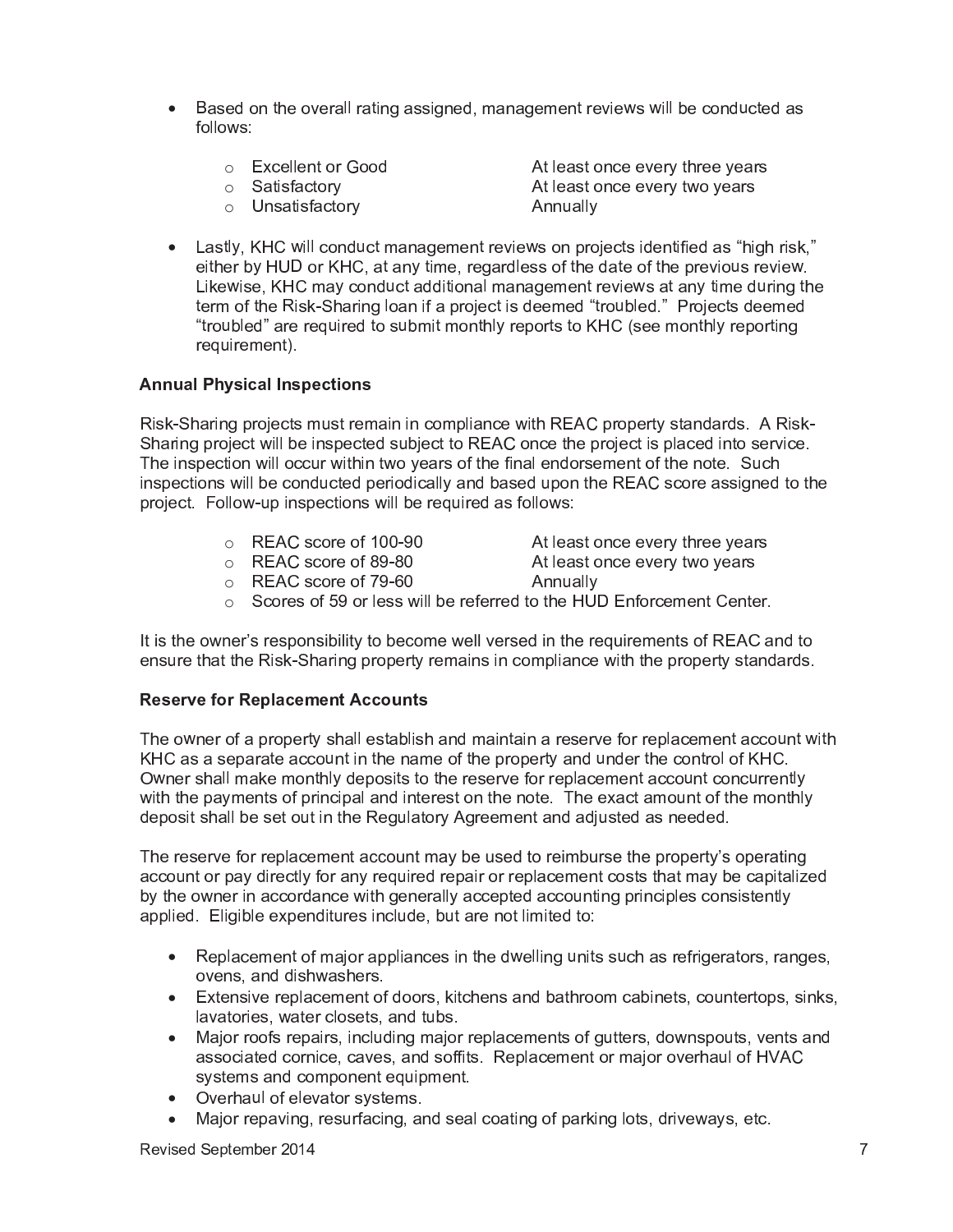- Repainting of exterior buildings.
- Extensive replacement of siding.
- Replacement of carpeting, tile, and/or linoleum (reviewed case-by-case).
- Replacement of or major repairs to swimming pools and related equipment.
- Other improvements that, in the opinion of the mortgagee, enhance the mortgage security, place the property in a more favorable competitive position in the rental market, or are necessary to comply with changes in local, state, or federal law, and would not inordinately deplete the reserve for replacement.

Ineligible expenditures include, but are not limited to:

- Repainting of interior areas.
- Replacement of small appliance parts such as burners, elements, switches, valves, wires, etc.
- Minor HVAC repairs such as valves, thermostat, switch and filter replacements, and cleaning.
- Minor repairs to roofs, gutters, and downspouts.
- Minor paving repairs.
- Caulking and sealing.
- Window and screen repairs.
- Purchase of maintenance tools and equipment, such as lawn mowers, weed eaters, and snow blowers.
- Purchase of minor office equipment.
- Inspection, recharging, and replacement of fire extinguishers.
- Other items traditionally considered being routine maintenance.

In addition, please note:

- No draws may be requested within the first 24 months after the loan has had the final closing and the loan is placed into service. (Note: Exceptions may be made in the event of an emergency request and will be reviewed on a case-by-case basis.)
- The request(s) for withdrawal may be made no more than quarterly, except in the event of an emergency, i.e., water damage, roof damage, and other items affecting the physical condition of the property.
- The reserve balance may not be drawn below a balance equal to 24 months of reserve deposits except in certain cases as mentioned above.
- Mortgagor shall make all requests in writing and shall provide a detailed description  $\bullet$ of the work done or scheduled to be completed. The description must identify the specific location, including building number and unit number; a physical inspection may be performed to ensure the workmanship and/or the replacement of the expenditure. KHC requires that specific forms be used when submitting a request for a disbursement from a project's reserve for replacement account.
- An analysis of the reserve for replacement account must be performed by the owner/management company periodically to assure the funds are adequate and in compliance with procedures.
- If the request is for reimbursement for work that has already been completed, a copy of the paid invoice(s) must accompany the request. If needed, an inspection will be completed prior to the release of funds.
- Generally, if the request is in excess of \$20,000,00 or 20 percent of the reserve balance, an inspection will be conducted prior to the release of funds. Otherwise, the repairs/expenditures will be inspected at the next physical inspection or management review. If any paid releases from the account are found to be incomplete,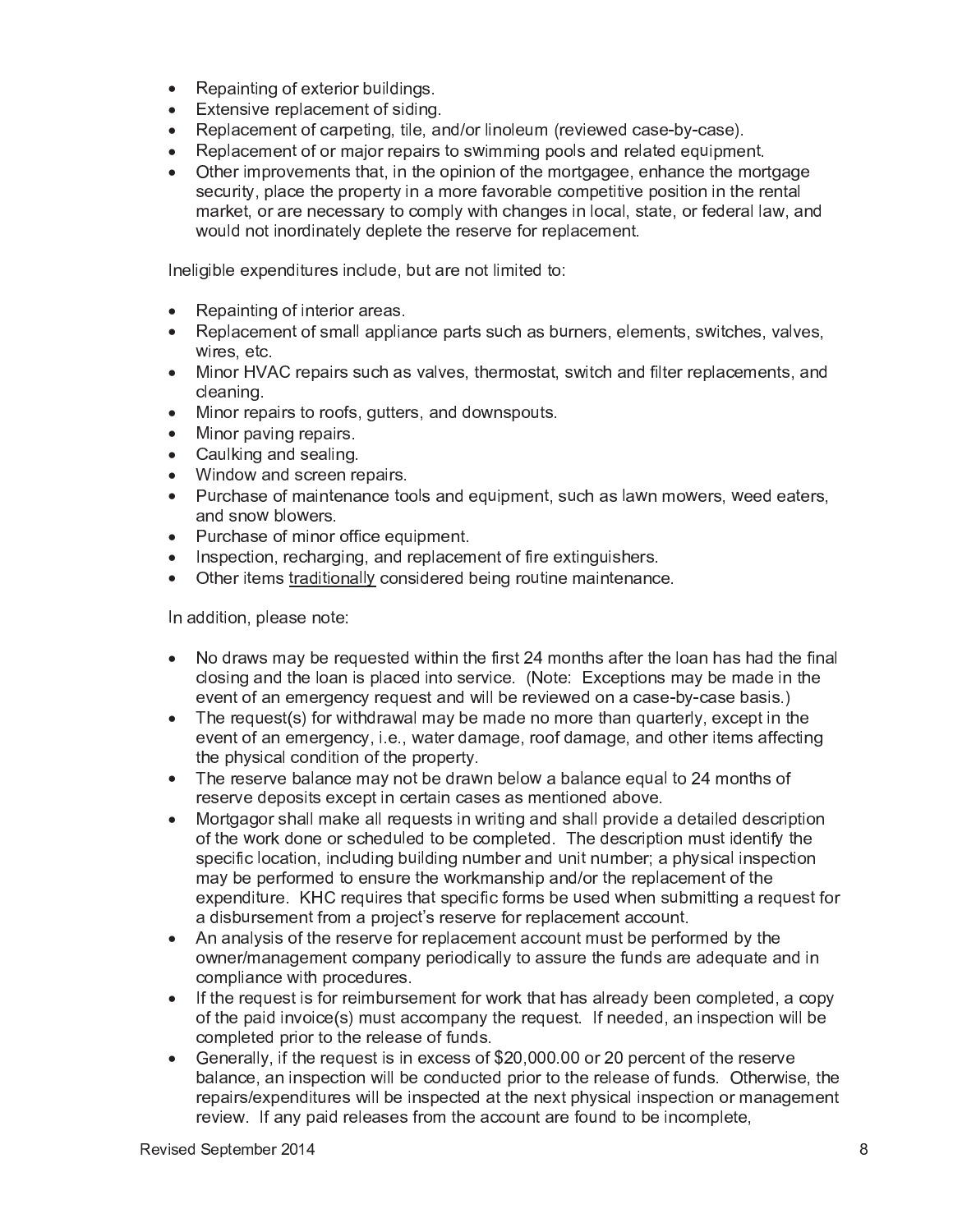inadequate, or excessive, the owner/management may be required to reimburse the reserve account.

- Owners/Management may not request a suspension of the deposit to the account  $\bullet$ until the balance reaches the established monthly reserve deposit times 144 months (12 years). The owner/management must be in good standing with KHC and HUD. The property must be maintained in a good physical condition. If a suspension is approved and the balance falls below the above-mentioned threshold, then the monthly deposits will resume. This will be determined on a case by case basis.
- In rare cases, as requested by the owner, KHC may allow an owner to reserve for  $\bullet$ replacement funds to be applied toward a monthly debt service payment if such allowance would prevent an incident of default. Any such disbursements from the reserve account must be repaid at a later date. KHC will work with the owner to determine a repayment plan. Please note that such allowance may also require HUD approval and will be used sparingly.

# **Rent and Income Restrictions**

The Regulatory Agreement states that the owner of a Risk-Sharing property has entered into a contract and has agreed that, in conjunction with all phases of operation of the property, the owner and any subsequent purchaser of the property shall comply with the following items.

- A. The residents occupying the income-restricted units must be income-eligible as outlined in the loan documents. The Risk-Sharing Program uses the rent and income restrictions of 40/60 or 20/50 as used in the Housing Credit program. However, depending upon the various other financing used in a project, as well as the pledges made by the owner in the original application for funding, more stringent restrictions may apply.
- B. Any affordable unit shall retain its affordability designated at the time of Move-in until the unit is reoccupied. Certification of residents' eligibility and income verifications must be present in the tenant files for inspection by KHC. Please note that certain exceptions apply for projects combined with other sources of affordable financing.
- C. Income limits shall not exceed those stipulated in writing by KHC. Income Limits that are annually updated by HUD will provide the income limitations calculated by KHC.
- D. The gross rent charged for very low-income, low-income, and moderate-Income units shall not exceed the rent limits stipulated in writing with KHC. Income limits that are updated annually by HUD provide the basis for gross Rent and income limitations calculated by KHC.
- E. Rent-restricted units shall be representative of each type of unit found on the Property and must be integrated with all other units in the development. All residents in such units shall enjoy access to all common facilities of the property.
- F. Households must be deemed income-eligible prior to move-in by having all household income and assets third-party verified as outlined in HUD Handbook 4350.3. Furthermore, a household's income and assets must be recertified annually via third-party documentation. Please note that certain exceptions may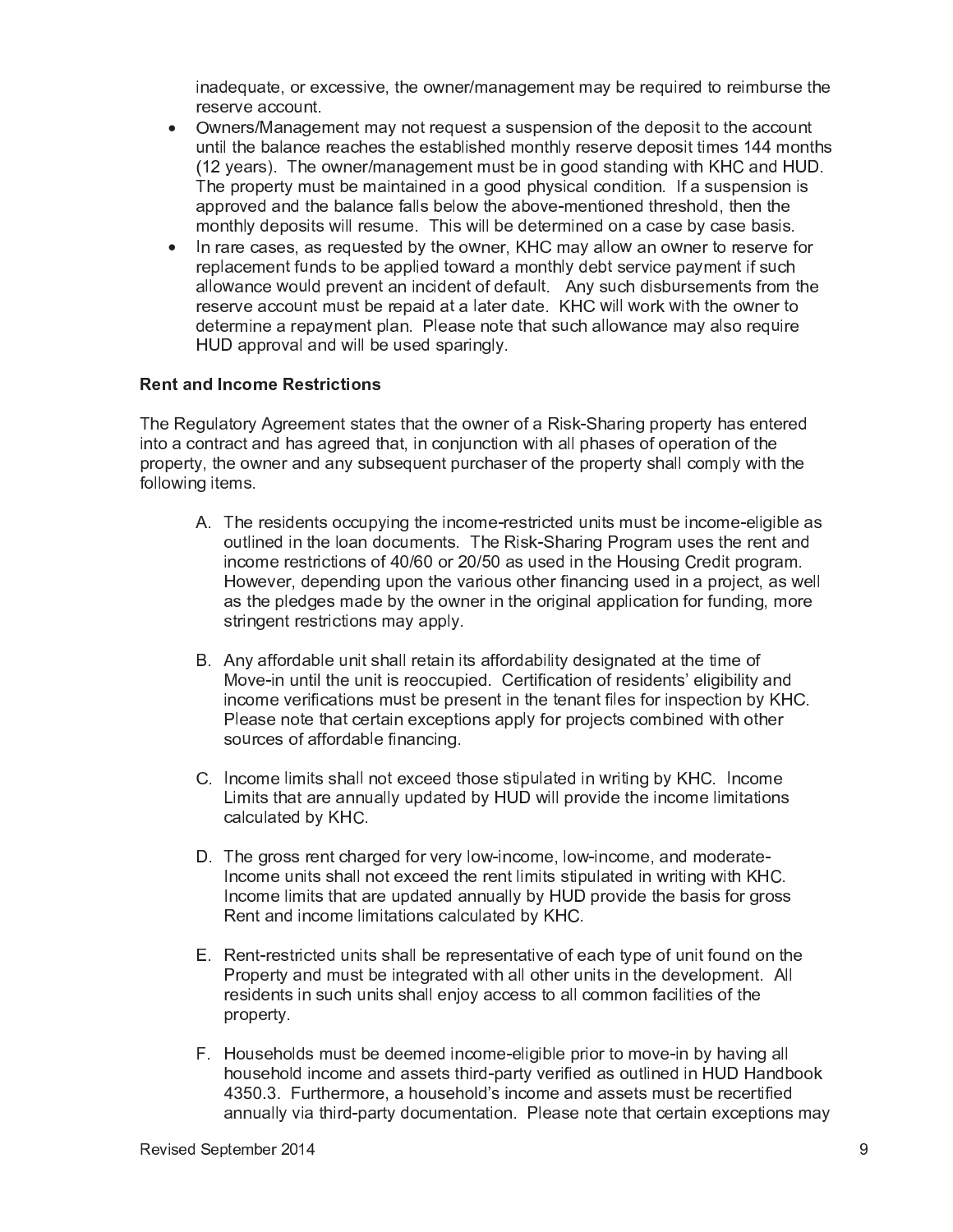apply to the requirement to annually recertify a household's income and assets for Risk-Sharing projects allocated Housing Credits in which 100 percent of the units are considered Housing Credit units and which have been awarded an annual recertification waiver by the Internal Revenue Service.

## **Requests for Rent Increases**

For projects allocated a Risk-Sharing loan only, requests for rent increases must be initiated in writing by the owner/management.

- A. The letter needs to include:
	- A summary of the reason(s) why an increase in the rent amount is needed and the effective date the increase should become effective.
	- The new proposed rent amount by number of bedrooms.
	- Rent amount may not exceed the applicable 50 percent or 60 percent rent limit (as used for the Housing Credit program) in effect at that time.
- B. Upon receipt of the letter containing all of the needed information, KHC will review and determine if the request should be approved.
- C. Approved requests shall be in writing and shall preclude the submission of additional requests for rent increases for a period of 12 months.
- D. Properties utilizing Housing Credits, HOME, etc., are exempt from having to submit requests for rent increases as long as all increases are consistent with the rents approved by KHC at the time of the initial loan closing.

# **Owner Management Agent Certification**

Projects allocated a Risk-Sharing loan are required to submit an Owner Management Agent Certification prior to the initial loan closing. As this agreement expires or when a new management company is hired, a new certification must be submitted and approved by KHC.

- One copy of the HUD form (9839-B) must be signed by the appropriate owner and management agent and submitted to KHC. All four pages of the form must be completed. In addition, a copy of the management contract detailing the daily duties of the management agent must also be submitted to KHC.
- The certification may be structured so that it automatically renews annually.
- Upon receipt, KHC will review the certification and approve, as appropriate. Upon approval, a copy will be returned to the project and a copy retained by KHC. The fee structure cannot exceed 8.5 percent of the effective gross rent, as underwritten by KHC. A lesser fee can be used as agreed to by the owner and management agent.
- A fixed-fee structure, i.e., \$35 per unit, may be used as long as this does not result in a total fee in excess of the percentage maximum allowed by KHC.
- In rare cases, KHC may underwrite a project with a higher percentage fee structure. The necessity to do so must accompany the project file. Also, in rare cases during the term of the loan, KHC may allow a management fee to exceed the applicable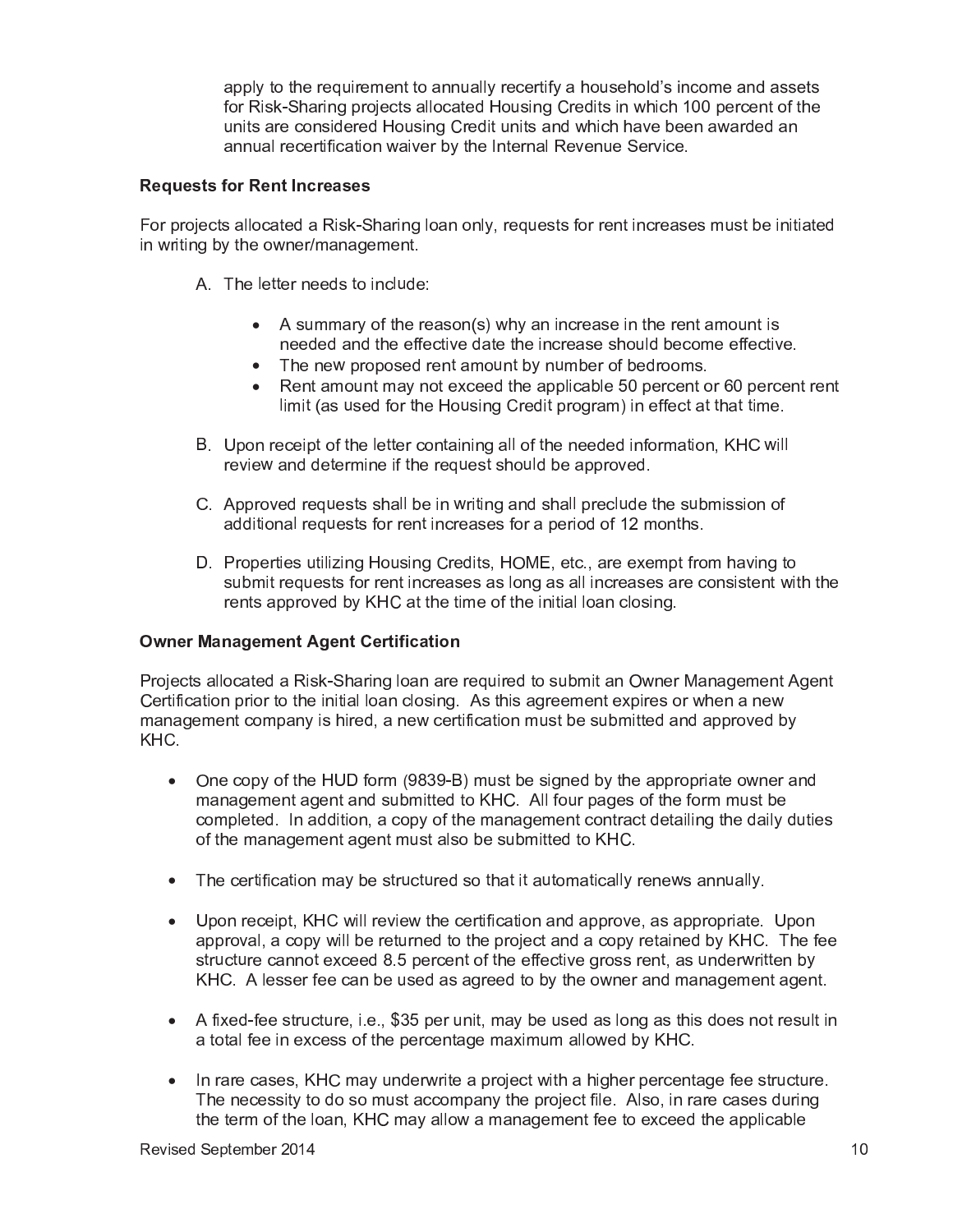percentage limit. Once again, documentation of the necessity to do so must b included in the project file

• KHC will monitor for adherence to the allowable management fee during the Risk Sharing management review, conducted at least once every three years

## Affirmative Fair Housing Marketing Plans (AFHMP)

- Projects allocated a Risk-Sharing loan are reguired to submit an AFHMP as a part o their technical submission items. The appropriate form to complete is HUD For 935.2 and is available on KHC's Web site
- One Copy of the HUD form must be signed by the appropriate owner representa and submitted to KHC and should also include the items referenced in the form Such items may include
	- $\circ$  Brochures, letters, and/or handouts to be used to advertise the project.
	- $\circ$  Photograph of project sign
	- $\circ$  Informational correspondence about the project proposed to be used to inform community contacts
	- o Narra using training to be provided to management staff
- Upon receipt, KHC will review the AFHMP and approve, as appropriate. A approved copy will be returned to the project.
- The project will only be required to submit an updated AFHI the marketin efforts/target popula there is a change in the managemen company. It is the owner's responsibility to maintain a file for Kentucky Housing's review detailing the actual efforts used to market the project.
- The AFHMP used by a Risk-Sharing project must be reviewed ever years (at a minimum) and updated as needed. KHC will contact each project ever years a a reminder of this requirement. Upon review by the o the AFHMP requires not updates, it is not necessary to send any documentation to KHC. KHC will operat under the premise that the project will continue to util the marketing efforts note in the originally approved plan

## Transfer of Physical Assets or Change in Property Management APPS-2530 HUD Approval Process

Prior to the issuance of a firm commitment by HUD and KHC to allocate a project a Risk Sharing loan, the development team members (owner and management company specifically) must be approved through HUD's tners Performance System (APPS) This is often referred to as the 2530 approval process

- If at any time during the term of the loan the management company changes, the new company must be approved via the APPS prior to execution of a managemen agreement. Such HUD approval through the system may take up to 60 days. The Risk-Sharing property owner should plan accordingly
- $\bullet$  Nonprofit ownership entities must also adhere to the 2530 process at any time then is a change in board members.